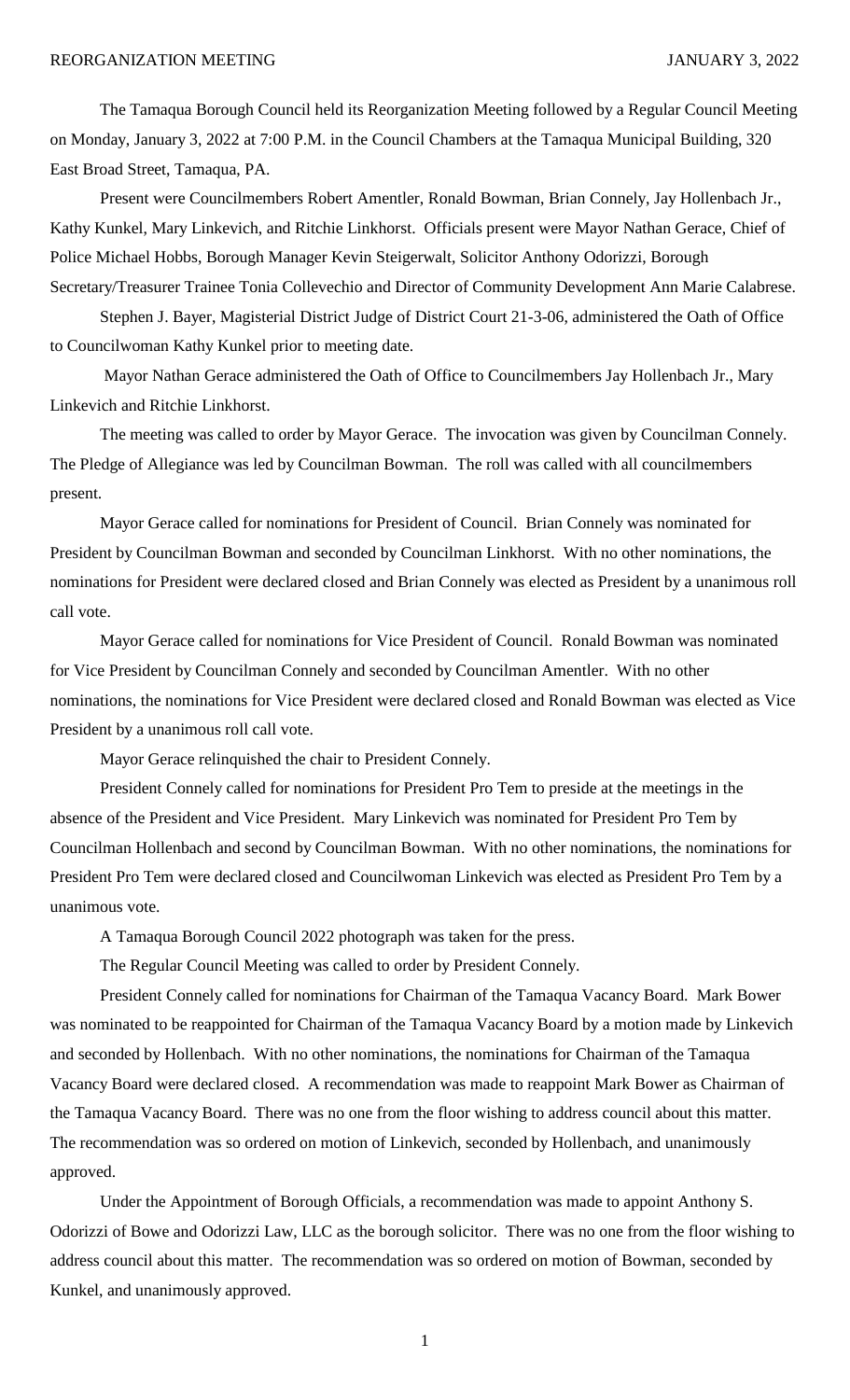A recommendation was made to appoint the Appointed Borough Officials to their respective positions.

The Appointed Borough Officials for 2022 are as follows:

| Vacancy Board Chairman                       | Mark Bower                                         |
|----------------------------------------------|----------------------------------------------------|
| <b>Borough Solicitor</b>                     | Anthony S. Odorizzi                                |
| <b>Chief of Police</b>                       | Michael Hobbs                                      |
| <b>Borough Manager</b>                       | Kevin A. Steigerwalt                               |
| <b>Public Works Director</b>                 | Robert D. Jones                                    |
| <b>Borough Secretary/Treasurer</b>           | Georgia Depos DeWire                               |
| Borough Secretary/Treasurer (trainee)        | Tonia Collevechio                                  |
| <b>Assistant Borough Secretary/Treasurer</b> | Amy Macalush                                       |
| <b>Borough Engineer</b>                      | Alfred Benesch & Company, Pottsville, PA           |
| Zoning Officer/Code Official                 | <b>Thomas Nelson</b>                               |
| Health Enforcement Officer/Code Official     | <b>James Connely</b>                               |
| Sewage Enforcement Officer                   | Barry Isett & Associates, Hazleton, PA             |
| <b>Appointed Auditors</b>                    | Maillie LLP, Oaks, PA                              |
| Appointed Tax Collector                      | Berkheimer Associates, Bangor, PA                  |
| <b>Appointed Tax Collector</b>               | Schuylkill County Tax Claim Bureau, Pottsville, PA |
| Fire Chief                                   | James Connely                                      |
| <b>Emergency Management Coordinator</b>      | Robert D. Jones                                    |
|                                              |                                                    |

There was no one from the floor wishing to address council about this matter. The recommendation was

so ordered on motion of Bowman, seconded by Kunkel, and unanimously approved.

The Appointed Authorities, Boards and Commissions for 2022 are as follows:

## **Citizens Advisory Committee Civil Service Commission**

John R. Handler, Chairperson Charles Rodgers Benjamin Turrano Janene M. Holter Barbara Morgans Kathy Kunkel, Secretary Paul Wandzilak Anthony Odorizzi, Borough Solicitor Steve Gintz Ann Marie Calabrese, Community Dev. Officer Anthony Odorizzi, Borough Solicitor

# **Historic Architectural Review Commission Zoning Hearing Board**

Dale Freudenberger, Chairperson Richard Clemson, Chairperson William Kennedy Frank Kane, Vice Chairperson Tammy Swinburne Vacant Bill Harleman George Boyle III Rich Stianche Karl Smulligan Mark Conville, AIA, RA Thomas Nelson, Zoning Officer Thomas Nelson, Zoning Officer Robert Fryklund, Solicitor Anthony Odorizzi, Borough Solicitor

## **Planning Commission Board of Appeals**

Timothy Stahl, Chairperson David E. Mace, P.E. (Electrical) Mark Conville Frank Kane (Building Supply) Brian Klusman Herman Zeller (Electrical) Thomas Nelson, Zoning Officer Thomas Nelson, Zoning Officer Anthony Odorizzi, Borough Solicitor

**Board of Health Board of Health** (continued) Vacant Dr. Joanne Calabrese, D.O. Vacant Vacant, Health Officer James Frie James Connely, Health Enf. Officer Hans Shinton **Anthony Odorizzi**, Borough Solicitor

Dan Evans, Vice Chairperson Jay Hollenbach Jr. (Plumbing & Heating) Andrew Kane Daniel Poncavage (Registered Architect)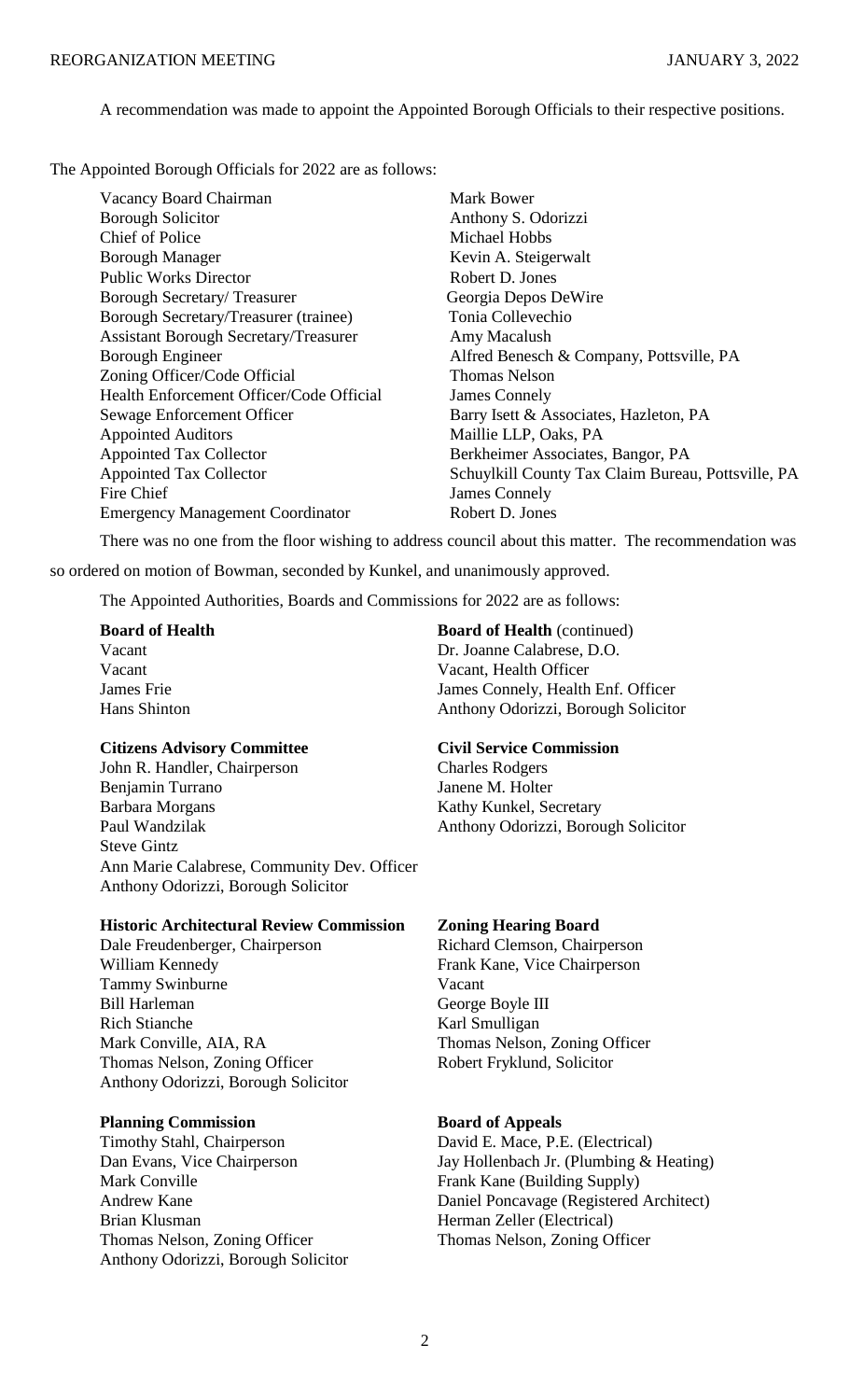## **Tamaqua Borough Authority Tamaqua Area Water Authority**

Brian Connely, Chairperson Brian Connely, Chairperson Richard Hadesty Sr. Jack Kulp, Treasurer Paul Fridirici, Secretary/Asst. Treas. David Ceci Jack Kulp, Treasurer Philip Houm Philip Houm David Christ Anthony Odorizzi, Solicitor Tim Zeigler, Secretary Gannett Fleming Inc., Authority Engineer Anthony Odorizzi, Solicitor

## **Employee Pension Committee Police Pension Fund Committee**

Richard Baddick (Sewer Dept.) Nathan Gerace, Chairperson Robert Jones (Office) Robert Orbin Jr. John Comisac (Water Dept.) Larry Wittig Brian Connely, Councilperson Patrolman Karl Harig Mary Linkevich, Councilperson Patrolman Corey Herring Anthony Odorizzi, Borough Solicitor Brian Connely (Public Safety)

# **Eastern Schuylkill Recreation Commission** Kevin Steigerwalt, Borough Manager

Mary Linkevich

Gannett Fleming Inc., Authority Engineer

Ronald Bowman, Councilmember (Public Safety) Borough of Tamaqua representatives Georgia DeWire, Secretary/Treasurer John Handler **Anthony Odorizzi, Borough Solicitor** Anthony Odorizzi, Borough Solicitor

# **Tamaqua Community Revitalization and Improvement Zone Contracting Authority**

Dan Evans, Chairperson Richard Hadesty Sr. Paul Fridirici, Secretary Daniel Yelito, Treasurer Jack Kulp Phil Houm Anthony Odorizzi, Solicitor

## **Schuylkill Tax Collection Committee Tamaqua Public Library Board**

Dave Mace, First Alternate Mary Linkevich Nathan Gerace, Second Alternate

## **Eastern Schuylkill Planning Commission**

Borough of Tamaqua representative Karl Smulligan

### **Owl Creek Reservoir Commission**

(All Members are appointed by Borough Council)

President Connely reported on the following: there are three vacancies on the Board of Health; one vacancy on the Zoning Hearing Board; one term expiring on the Board of Health; one term expiring on the Historic Architectural Review Commission (*HARC*); and one term expiring on the Employee Pension Committee. Councilman Connely stated that anyone interested in any of the open positions should contact the Borough Office.

Under Other Appointments for the Appointed Authorities, Boards and Commissions members, a recommendation was made to reappoint Mary Linkevich to a three-year term on the Eastern Schuylkill Recreation Commission and to reappoint Karl Smulligan to a three-year term on the Eastern Schuylkill Planning Commission. There was no one from the floor wishing to address council about this matter. The recommendation was so ordered on motion of Bowman, seconded by Kunkel, and unanimously approved.

Kevin Steigerwalt, Delegate Borough of Tamaqua representative